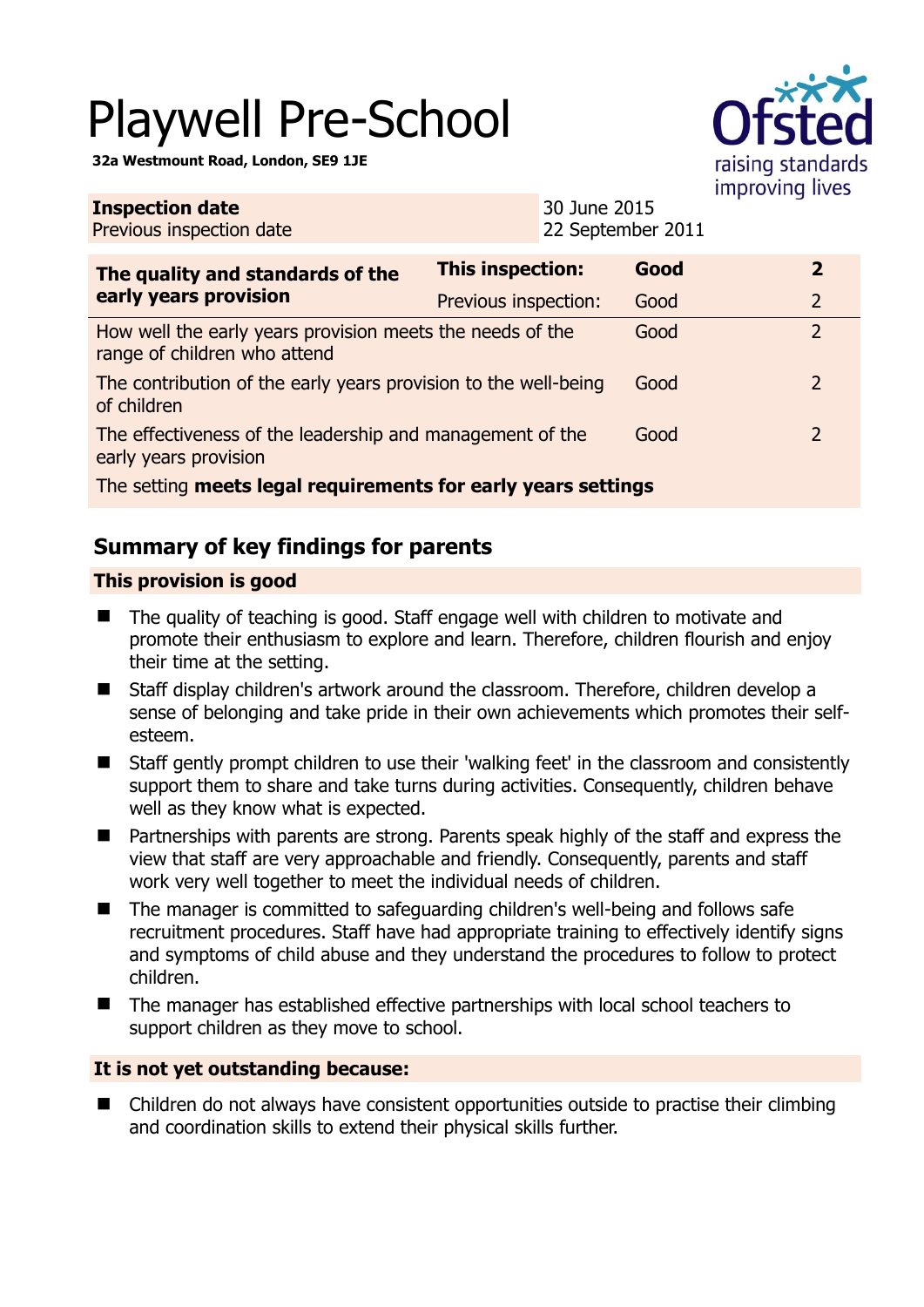## **What the setting needs to do to improve further**

#### **To further improve the quality of the early years provision the provider should:**

**E** strengthen opportunities for children to develop their large muscles to extend their physical skills further.

#### **Inspection activities**

- The inspector observed children and their interactions with the staff.
- The inspector took account of the views of staff, parents and children.
- The inspector viewed a sample of documents including children's developmental records.
- The inspector carried out meetings with the manager.
- The inspector conducted a joint observation with the manager.

#### **Inspector**

Geetha Ramesh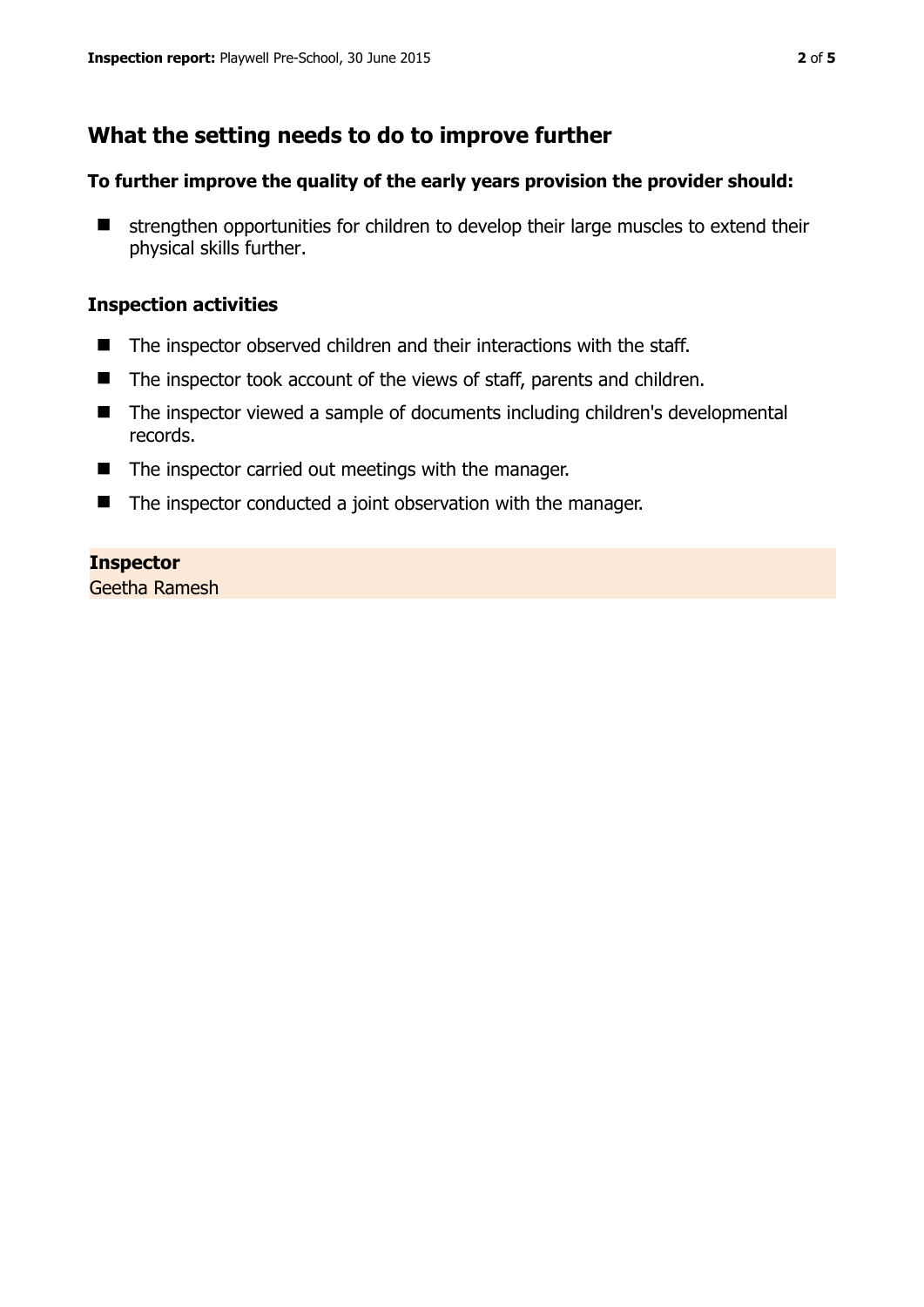### **Inspection findings**

#### **How well the early years provision meets the needs of the range of children who attend. This is good**

Children thrive in a rich language environment. Staff use effective strategies to promote younger and older children's communication and language development. For example, they describe children's play and ask questions of the older children to encourage them to share their ideas. As a result, all children develop good communication skills and make good progress from their starting points. Staff provide an interesting range of resources for children to develop their creativity and express their ideas through art. Children thoroughly enjoy these activities and use their imaginative skills to create models. For example, children used card boxes to make robots, a post box and a den. They learn to take appropriate risk as they safely used the scissors during these activities. This helps to develop their confidence in their own abilities. Staff complete precise assessments of children's learning and share these in staff meetings to effectively plan for children's individual needs. The manager uses this information effectively to monitor children's overall progress and continually make improvements to raise outcomes for children.

#### **The contribution of the early years provision to the well-being of children is good**

Staff are affectionate and supportive, and deploy themselves well to effectively meet the individual needs of children. They provide an environment in which children develop independence and freely follow their interests. Consequently, children settle well, are happy and have good relationships with the staff. This promotes their emotional wellbeing. Staff use daily routines, such as lunchtime, to talk to children about the importance of a healthy diet and lifestyle. They work in partnership with parents to ensure that children's dietary needs are met. This promotes children's health and well-being.

#### **The effectiveness of the leadership and management of the early years provision is good**

The provider and managers work in close partnership with local authority advisors to meet the requirements of the Early Years Foundation Stage. They seek the views of parents, staff and children to plan for improvements. This helps them to effectively improve practice and continually raise the quality of the provision. Staff have regular supervision meetings to identify any areas of their practice or knowledge to improve. Therefore, staff are able to attend additional training to further develop their knowledge, for example to effectively support children with special educational needs and/or disabilities. Additionally, they work well in partnership with professional agencies to provide specialist support to these children. This helps to reduce gaps in children's learning and promotes their overall progress.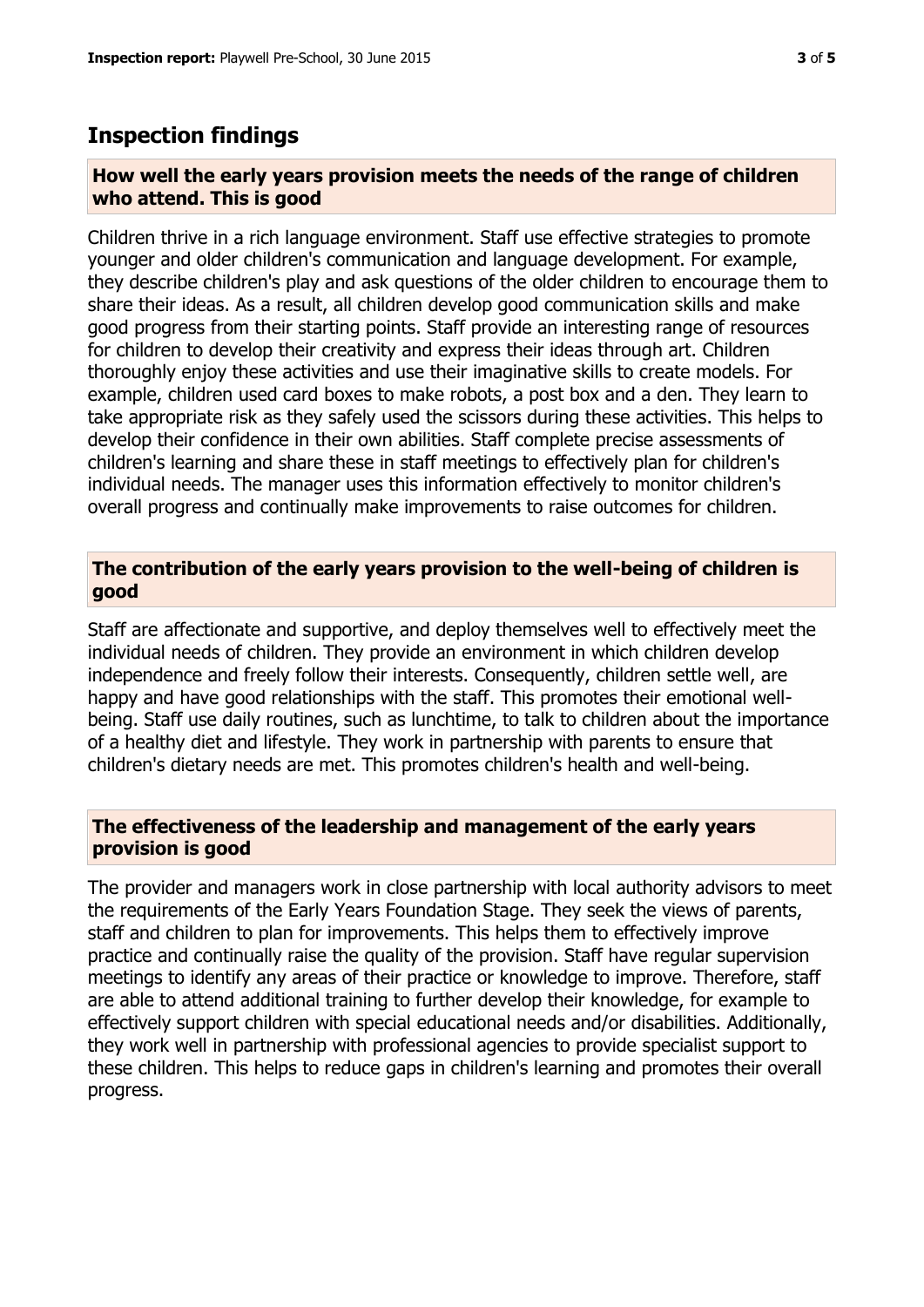## **Setting details**

| Unique reference number       | 509635                                                      |
|-------------------------------|-------------------------------------------------------------|
| <b>Local authority</b>        | Greenwich                                                   |
| <b>Inspection number</b>      | 836923                                                      |
| <b>Type of provision</b>      | Full-time provision                                         |
| <b>Registration category</b>  | Childcare - Non-Domestic                                    |
| Age range of children         | $0 - 8$                                                     |
| <b>Total number of places</b> | 35                                                          |
| Number of children on roll    | 53                                                          |
| <b>Name of provider</b>       | Eltham Park Baptist Church Playwell Pre-School<br>Committee |
| Date of previous inspection   | 22 September 2011                                           |
| <b>Telephone number</b>       | 020 8859 7740 or 07763 887181                               |

Playwell Pre-School registered in 1972. It is located in Eltham Park Baptist Church in the London Borough of Greenwich. The pre-school is open Monday to Friday from 9.05am until 12.05pm and 12pm to 3pm every afternoon during term time only. The provision receives funding to provide free early education for children aged two, three and four years old. There are nine members of staff. Of these, seven members of staff hold appropriate early years qualifications.

This inspection was carried out by Ofsted under sections 49 and 50 of the Childcare Act 2006 on the quality and standards of provision that is registered on the Early Years Register. The registered person must ensure that this provision complies with the statutory framework for children's learning, development and care, known as the Early Years Foundation Stage.

Any complaints about the inspection or the report should be made following the procedures set out in the guidance 'Complaints procedure: raising concerns and making complaints about Ofsted', which is available from Ofsted's website: www.gov.uk/government/organisations/ofsted. If you would like Ofsted to send you a copy of the guidance, please telephone 0300 123 4234, or email enquiries@ofsted.gov.uk.